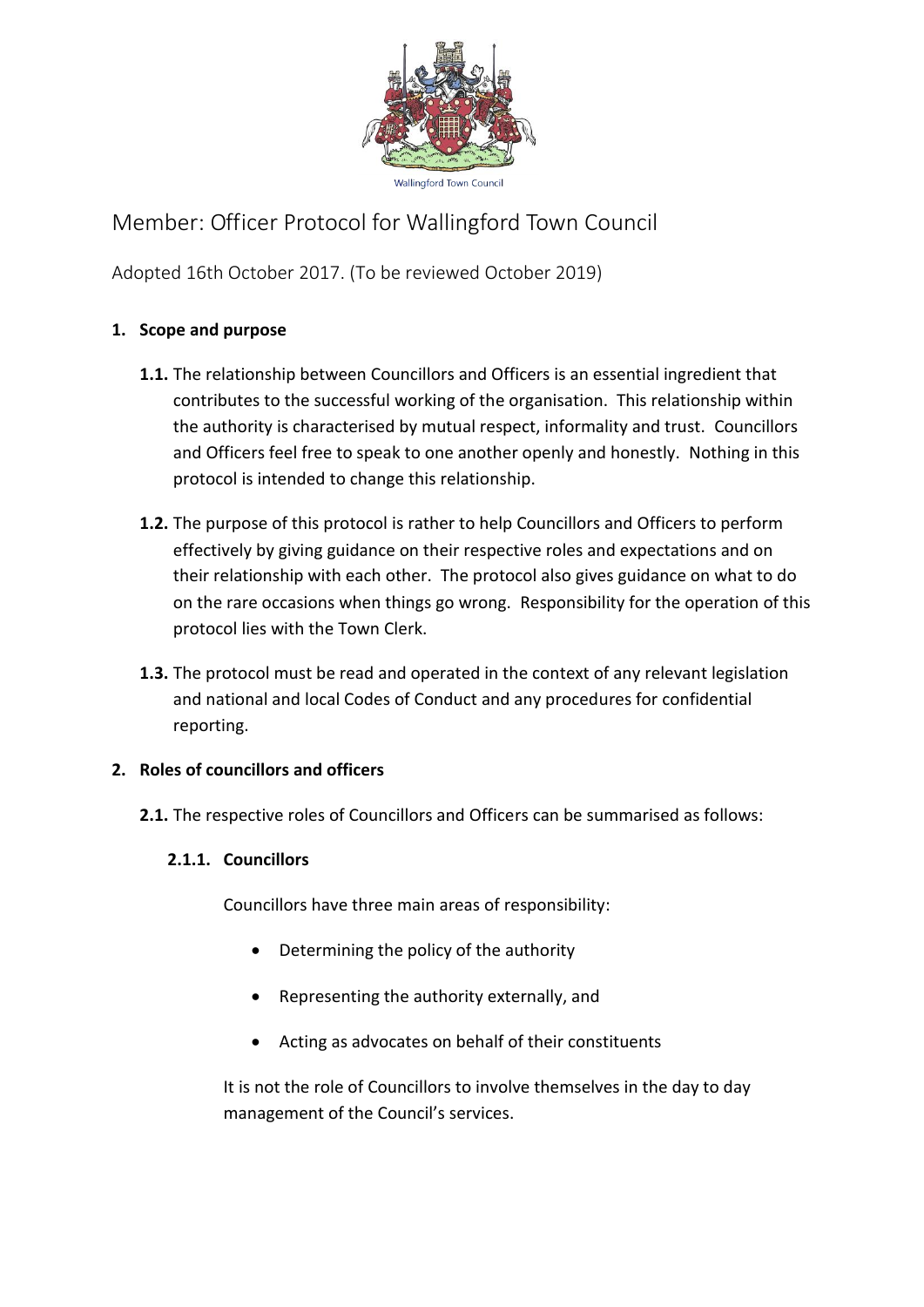**2.1.2. Chairmen and Vice Chairmen** of committees, if there is one, have additional responsibilities. Because of those responsibilities, their relationships with employees may be different from, and more complex than those of Councillors without those responsibilities, and this is recognised in the expectations they are entitled to have. However, such Councillors must still respect the impartiality of officers, must not ask them to undertake work of a party-political nature, or to do anything which would put them in difficulty in the event of a change in the political composition of the authority.

As individual councillors, all Councillors have the same rights and obligations in their relationship with officers and should be treated equally. This principle is particularly important in the context of scrutiny and overview. However, where a group forms an administration, either alone or in partnership with another group or groups, it Councillors and Officers are servants of the public and they are indispensable to one another. But their responsibilities are distinct. Councillors are responsible to the electorate and serve only so long as their term of office lasts. Officers are responsible to the Council. Their job is to give advice to Councillors and to the authority, and to carry out the authority's work under the direction and control of the Council and relevant committees etc. Mutual respect between Councillors and Officers is essential to good local government. It is recognised that the relationship between offices, particularly those at a senior level in the organisation, and the administration will differ from that with other groups.

**2.1.3. Officers,** the role of Officers is to give advice and information to Councillors and to implement the policies determined by the authority. In giving such advice to Councillors, and in preparing and presenting reports, it is the responsibility of the Officer to express his/her own professional views and recommendations. Whilst an Officer may report the views of individual Councillors on an issue, if the Councillor wishes to express a contrary view he/she should not seek to pressure the Officer to make a recommendation contrary to the Officer's professional view. Certain Officers e.g. the Town Clerk, RFO have responsibilities in law over and above their obligations to the Council and to individual Councillors, and Councillors must respect these obligations, must not obstruct Officers in the discharge of these responsibilities.

#### **3. Expectations**

**3.1.** Councillors can expect from Officers: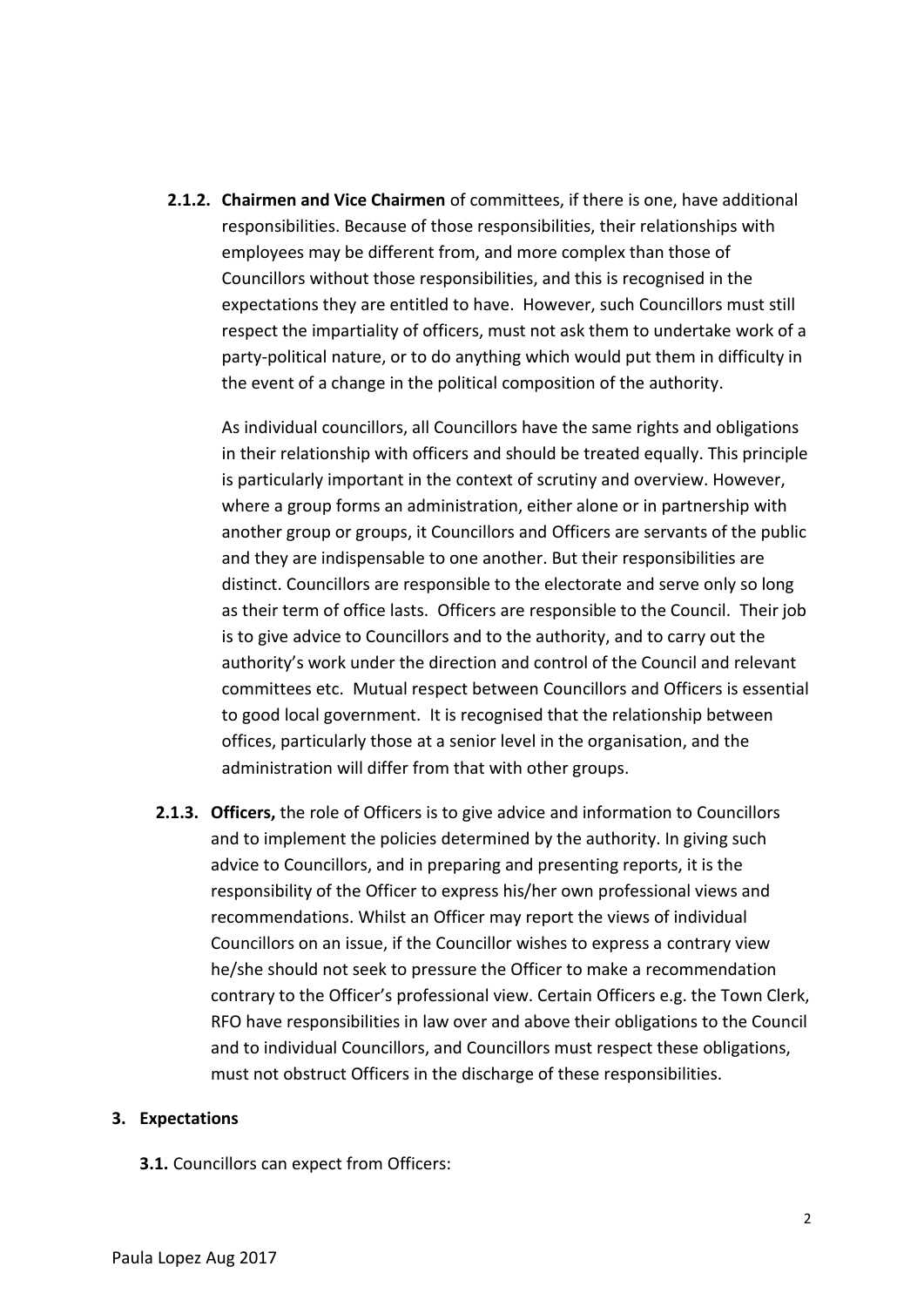- **a)** A commitment to the authority as a whole, and not to any political group
- **b)** A working partnership
- **c)** An understanding of and support for respective roles, workloads and pressures
- **d)** Timely response to enquiries and complaints
- **e)** Professional advice, not influenced by political views or preference, which does not compromise the political neutrality of officers
- **f)** Regular, up to date information on matters that can reasonably be considered appropriate and relevant to their needs, having regard to any individual responsibilities that they have and positions that they hold
- **g)** Awareness of and sensitivity to the political environment
- **h)** Respect, dignity and courtesy
- **i)** Training and development in order to carry out their role effectively
- **j)** Integrity, mutual support and appropriate confidentiality
- **k)** Not to have personal issues raised with them by Officers outside the agreed procedures
- **l)** That employees will not use their relationship with Councillors to advance their personal interests or to influence decisions improperly
- **m)** That Officers will at all times comply with the employee policies and procedures
- **n)** Support for the roles of Councillors as the local representatives of the authority, within any scheme of support for Councillors which may be approved by the authority

#### **3.2. Officers can expect from Councillors**:

- **a)** A working partnership
- **b)** An understanding of and support for respective roles, workloads and pressures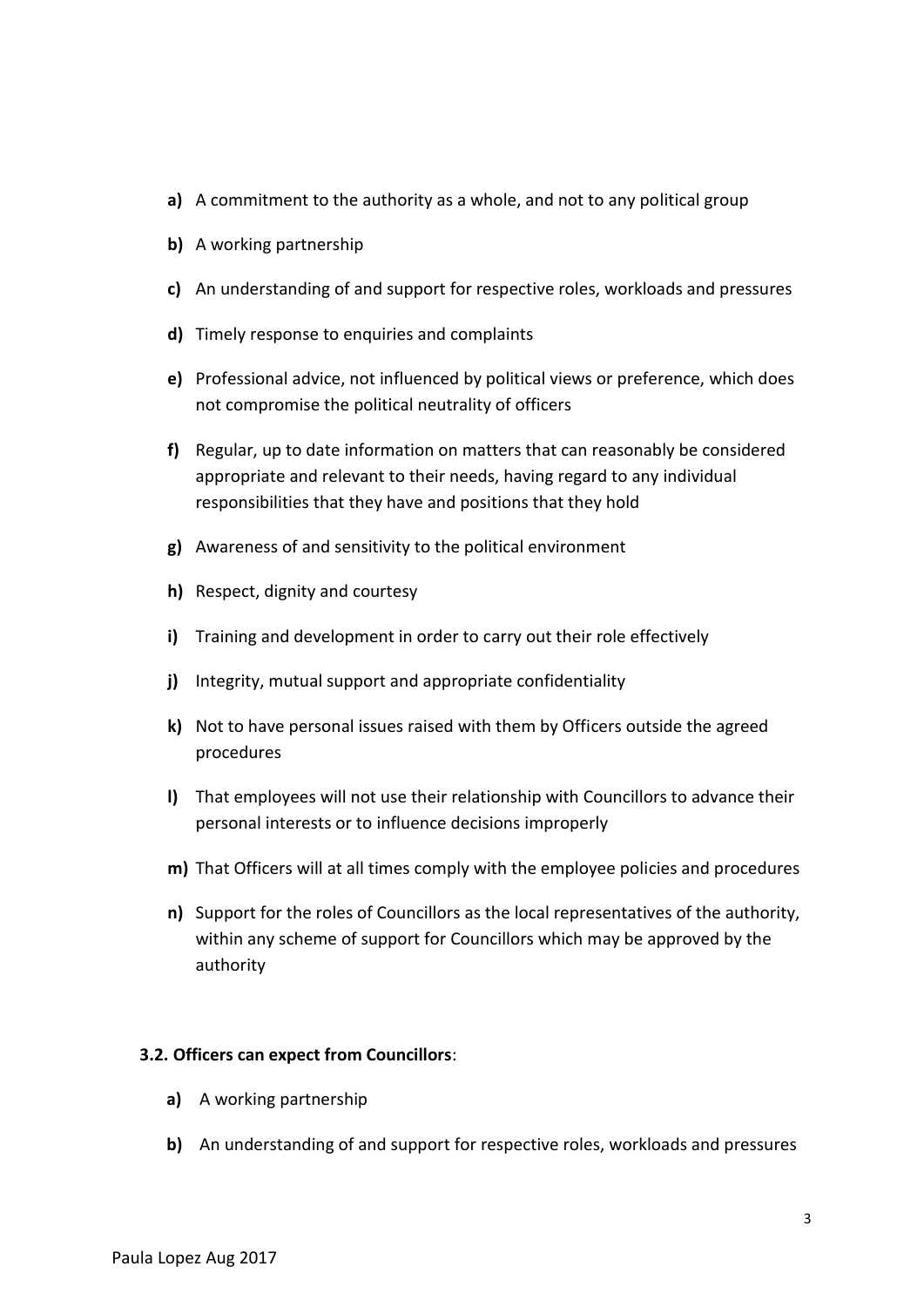- **c)** Leadership of and support for respective roles, workloads and pressures
- **d)** Respect, dignity and courtesy
- **e)** Integrity, mutual support and appropriate confidentiality
- **f)** Not to be subject to bullying or to be put under undue pressure. Councillors should have regard to the seniority of Officers in determining what are reasonable requests, having regard to the power relationship between Councillors and Officers, and the potential vulnerability of Officers, particularly at junior levels. Junior staff should not be asked to deal with matters outside their level of authority
- **g)** That Councillors will not use their position or relationship with Officers to advance their personal interests or those of others or to influence decisions improperly
- **h)** That Councillors will at all times comply with the Council's Code of Conduct

#### **3.3. Limitations upon Behaviour**

The distinct roles of Councillors and Officers necessarily impose limitations upon behaviour. By way of illustration, and not as an exclusive list:

- **a)** Close personal relationships between Councillors and Officers can confuse these separate roles and get in the way of the proper discharge of the authority's functions, not least in creating the perception in others that a particular Councillor or Officer may secure advantageous treatment
- **b)** The need to maintain the separate roles means that there are limits to the matters on which they may seek the advice of officers, both in relation to personal matters and party-political issues
- **c)** Relationships with a particular individuals or party groups should not be such as to create public suspicion that an employee favours that Councillor or group above others. The issue of Officer attendance and advice to political groups, where they exist, is specifically covered below

#### **4. Political groups**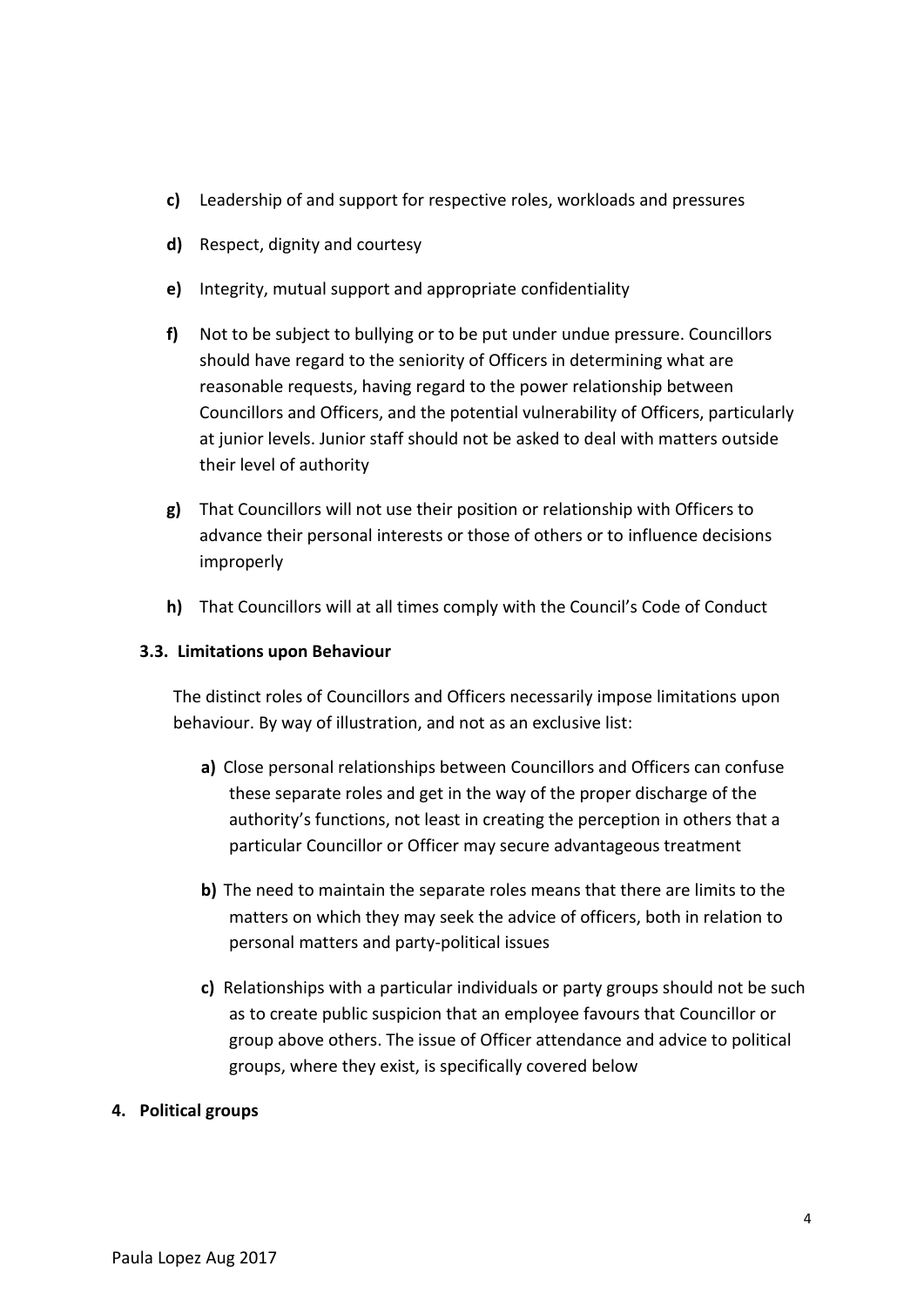**4.1.** The operation of political groups is now an integral feature of local government, and such political groups have a part to play in the development of policy and the political management of the authority. It is in the interests of the authority to support the effective operation of political groups, but their operation can pose particular dangers in terms of the impartiality of officers.

### **4.2.** Reports:

- **a)** Political groups may request the Town Clerk to prepare written reports on matters relating to the authority for consideration by the group
- **b)** Officer reports to political groups will be limited to a statement of material facts and identification of options and the merits and demerits of such options for the authority. Reports will not deal with any political implications of the matter or any option, and officers will not make any recommendation to a political group
- **c)** Where a report is prepared for a political group, the Town Clerk will advise all other groups that the report has been prepared and will provide a copy of that report to any group upon request

#### **4.3.** Officer Attendance

- **a)** Any political group may request the Town Clerk to attend a meeting of the group to advise on any particular matter relating to the authority
- **b)** The Town Clerk may arrange for the attendance of a representative in his/her stead, or may decline to attend or to provide a representative where he/she is of the opinion that the particular nature that it would be inappropriate to attend
- **c)** Officers' advice to political groups will be limited to a statement of material facts and identification of options and the merits and demerits of such options for the authority. Advice will not deal with any political implications of the matter or any option, and Officers will not make any recommendation to a political group
- **d)** Where an Officer attends a political group, the Town Clerk will advise all other groups that the Officer has attended and the subject upon which he/she has advised
- **e)** Officers will respect the confidentiality of any matter which they hear in the course of attending a political group meeting